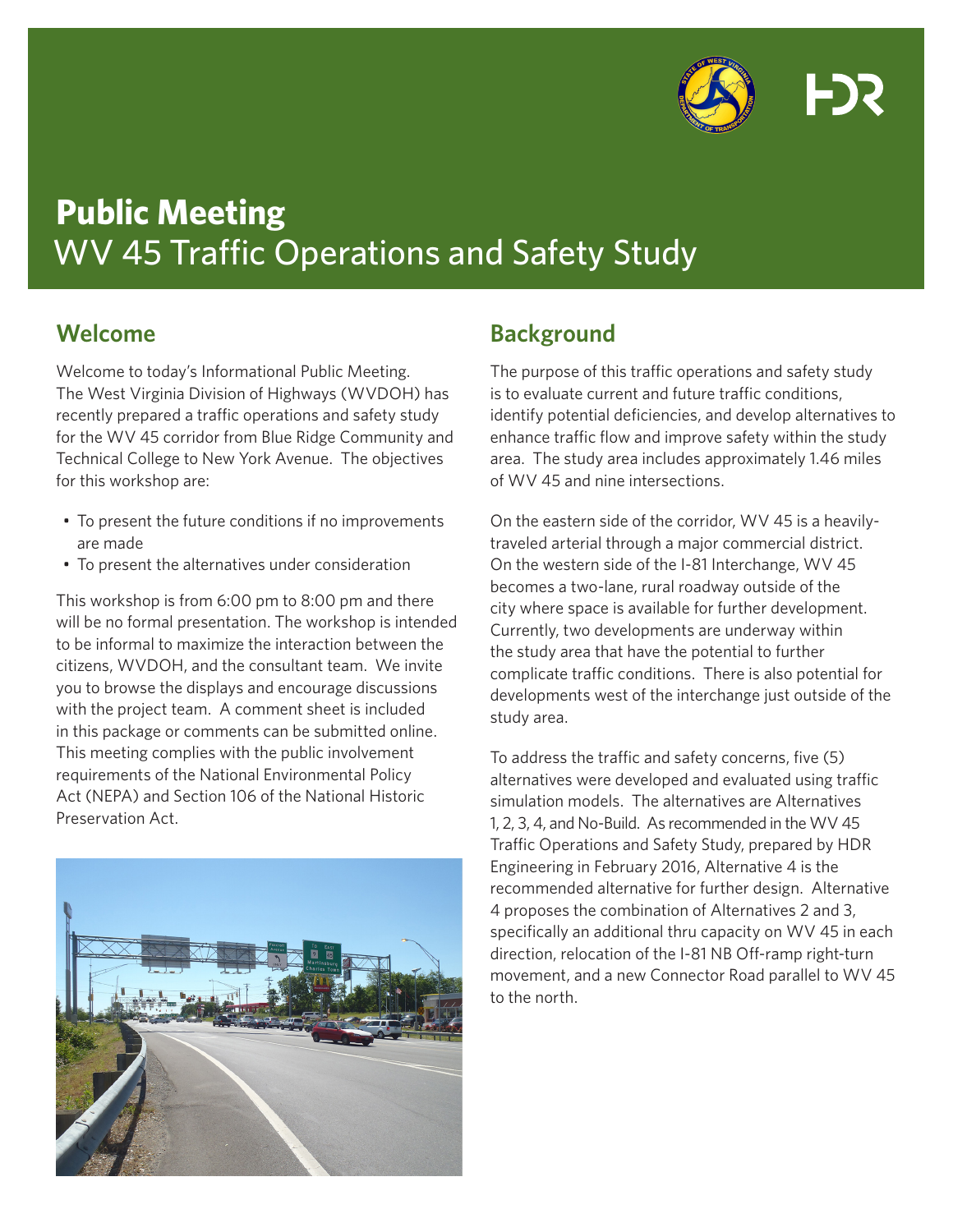# **Key Findings**

## **WV 45 Corridor Crash Analyses**

Crash data were provided for the study area for the period from January 1, 2011 to December 31, 2013. The statewide average crash rate for US and WV state routes is 543 crashes per hundred million vehicle miles (HMVM).

Crashes are categorized into nine (9) crash types

- Angle Direction not specified
- Right Angle
- Head-On
- Angle (front to side), opposite direction
- Angle (front to side), same direction
- Rear-End
- Sideswipe, opposite direction
- Sideswipe, same direction
- Single vehicle crash

Along WV 45 within the study limits, there were a total of 224 crashes during the three-year period resulting in 114 injuries and 3 fatalities. West of I-81 interchange, where 25 of those crashes were reported, the crash rate calculated to be 1,076 crashes per HMVM. East of I-81 Interchange, where most of the commercialized development exists and therefore an increased number of accidents, the crash rate was calculated to be 893 crashes per HMVM.

The crash rate for an intersection is categorized into average, above average, or significantly above average and is described units of million entering vehicles (MEV).

As expected, the most common crash type at the signalized intersections was rear-end. Only one intersection would be categorized as having above average crash rates (WV 45 with Foxcroft Avenue). All of the rest of the signalized intersections were categorized as having average crash rates, with rates ranging from 0.44 to 1.31 crashes per MEV. The intersection of WV 45 with Winchester Avenue (US 11) experienced the highest crash rating of this group with 1.31 crashes per MEV.

## **Evaluation of Alternatives**

#### **2024 No-Build Conditions**

To determine the future traffic conditions if no improvements were made, the 2024 No-Build conditions were analyzed quantitatively to measure the future conditions. In addition, this analysis was necessary to determine the baseline conditions for the corridor to use as a benchmark for comparing the future alternatives. The results of these analyses provided insight as to future potential deficiencies in the study area if no improvements were made and the developments west of the interchange are completed and functioning at full occupancy.

The 2024 No-Build analysis predicted the following conditions:

- Failing movements during Friday PM and Saturday peak hours in the westbound direction
- Significant delays at the WV 45 with Winchester Ave (US 11) intersection
- Increased travel times throughout the corridor when compared to 2014
- Delay for the left turning movement at Foxcroft is so significant it impacts other intersections

#### **Overall Intersection Improvements**

The primary focus of this study is to propose coordinated improvement options along WV 45; however, there were certain improvements that were assumed would happen under all alternatives to accommodate potential growth and provide increased safety west of the interchange. These improvements included, but were not limited to, signal coordination/timing optimization and the addition and/or extension of left and right turn lanes.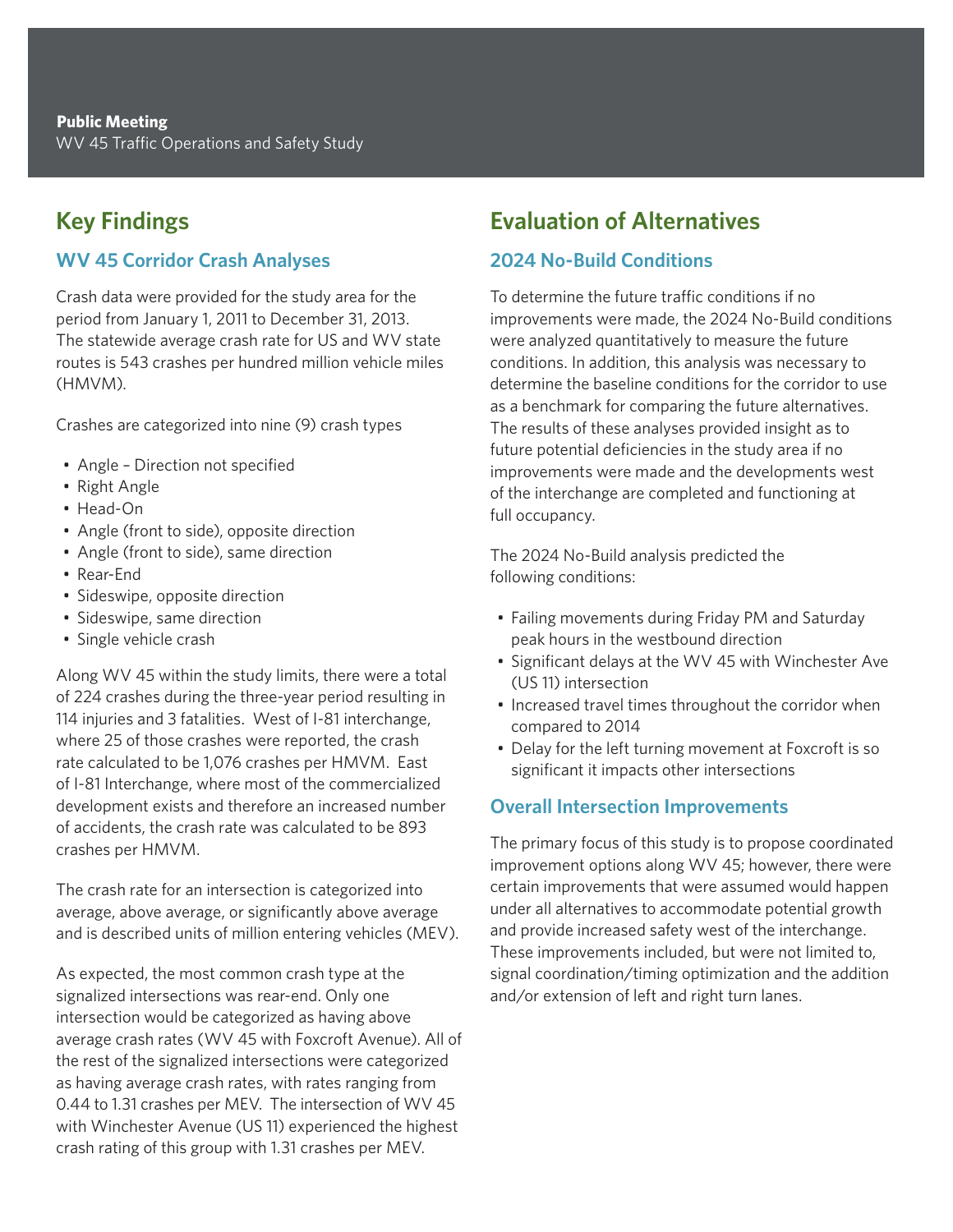#### **2024 Build Alternative 1: Intersection Improvements**

The concept behind Alternative 1 is to provide intersection improvements at key intersections along the corridor. These improvements come in the form of extending or lengthening turning lanes. The Conceptual Cost Estimate for this Alternative is \$1,549,000.

## **2024 Build Alternative 2: Additional Thru Capacity**

Alternative 2 provides additional WV 45 EB and WB thru capacity in the heart of the corridor to reduce congestion. The existing right-turn lanes are transformed and lengthened into an additional thru-right lane. The exclusive right-turn lanes are removed except at the end of each new lane run, which terminate as right-only lane drops. The Conceptual Cost Estimate for this Alternative is \$2,106,000.

#### **2024 Build Alternative 3: Trip Diversion**

This Alternative takes a different approach by adding capacity adjacent to the WV 45 corridor through a backage road on the north side of WV 45. This improvement was coupled with relocating the I-81 NB off-ramp right-turn movement eastward to line up with the intersection with Foxcroft Avenue. These improvements are modeled together in order to modify turning volumes and divert traffic away from the corridor. The Conceptual Cost Estimate for this Alternative is \$2,820,000.

## **2024 Build Alternative 4: Ultimate Build**

This alternative combines Alternatives 2 and 3 to provide an ultimate build alternative incorporating all proposed improvements. Major recommendations include additional thru capacity on WV 45 in each direction, relocation of the I-81 NB Off-ramp right-turn movement, and a new Connector Road parallel to WV 45 to the north. The Conceptual Cost Estimate for this Alternative is \$3,300,000.

A comparison matrix was developed as a basis for evaluating the alternatives. It provides a concise summary of significant differentiating factors regarding performance, impacts, and characteristics of each alternative. The evaluation matrix is categorized in four areas: Safety, Design and Operations, Community, and Financial.

#### **EVALUATION CONSIDERATIONS ALTERNATIVE**  $1$  | 2 | 3 | 4 **Safety** Reduction of Conflict Points  $\begin{array}{|c|c|c|c|c|}\n4 & 4 & 2 & 2\n\end{array}$ Crash Severity  $\begin{array}{|c|c|c|c|c|c|}\n\hline\n4 & 3 & 2 & 2\n\end{array}$ **Design and Operations** Improved Traffic Flow 5 3 1 1 Driver Expectancy 3 2 2 2 **Community** Property Impacts 1 3 4 5 Constructability 3 3 4 4 Community Cohesion 4 4 1 1 **Financial** Construction Costs 1 2 5 5 Future Maintenance Costs 2 3 4 4 **SCORE 27 27 25 26**

#### **ALTERNATIVES EVALUATION MATRIX**



Lowest likely impacts, addresses elements with good conformance to projects goals, low construction/ maintenance costs



Mid-range of impacts, addresses elements to somewhat conformance to project goals, medium construction/maintenance costs



High likely impacts, does not address elements or conform with project goals, high construction/ maintenance costs

#### **LEVEL OF SERVICE ILLUSTRATION**